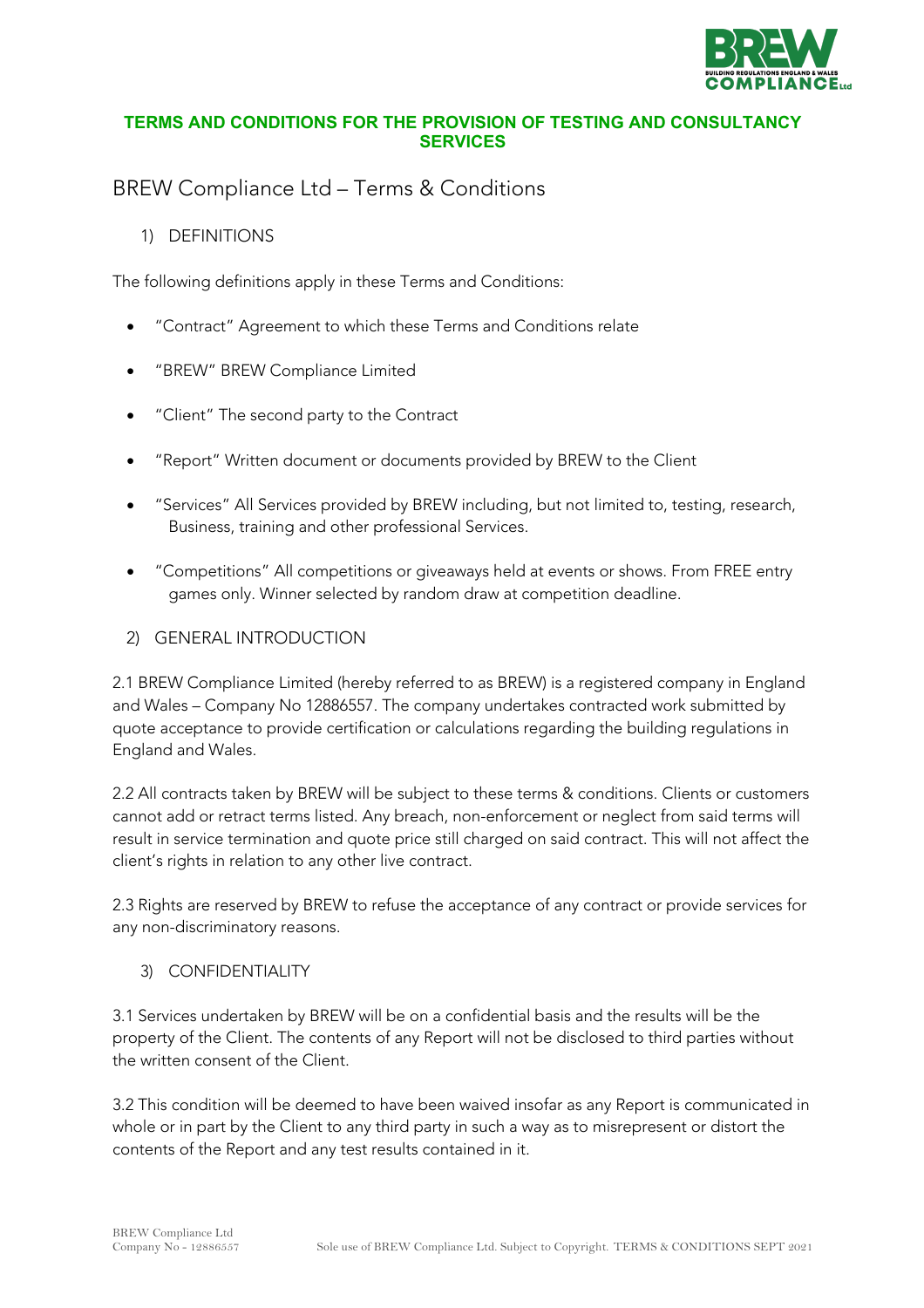

### 4) PRICING / QUOTING

4.1 Quotations issued by BREW are provided through email only. Estimation of prices given verbally are not final. Price or service may alter once any quotation is received. Once a fee is shown on any quotation this cannot be changed, updated or altered unless a new quotation is provided and accepted in accordance with these terms.

4.2 Fees and prices are determined on each project and may differ from any previous contract BREW have completed for the same client/customer.

4.3 Any fees quoted by BREW Compliance Ltd are subject to VAT at the standard rate set by the HM Revenue at the time of the invoice.

4.4 You the client must provide acceptance in writing to all quotations issued by BREW by either e-mail or letter.

4.5 In any absence of any written confirmation for whatever reason this will be previously arranged with the client if the testing is going ahead. This entitles you to accepting these terms & conditions and therefore bound by them.

### 5) PAYMENT

5.1 Terms of payment are controlled for each client. Based on payment upon receipt of invoice. Clients can request or arrange alternate payment methods. These must be revised and accepted by BREW. The maximum payment period is 30days after the date of invoice.

5.2 Any fees / charges incurred on payment i.e VAT, Currency Conversion, or Direct Debit transfer fees shall be organised and paid by the client/customer.

5.3 BREW Compliance Ltd reserves the right to charge 3.5% per month above the current base rate set by the Bank Of England on the date of any overdue accounts.

### 6) VARIATIONS TO CONTRACT

6.1 Services required beyond the Scope of Work detailed in the Contract will not be undertaken without written acceptance by the Client of a revised Scope of Work and agreement of any additional fees chargeable.

### 7) CANCELLATION POLICY

7.1 Any cancellations for on-site services or appointments must be made within the following times via e-mail or telephone to comply with our terms;

Cancellation on the agreed test date = 100% of total fee chargeable

### A) 24hours before = 50% of total free chargeable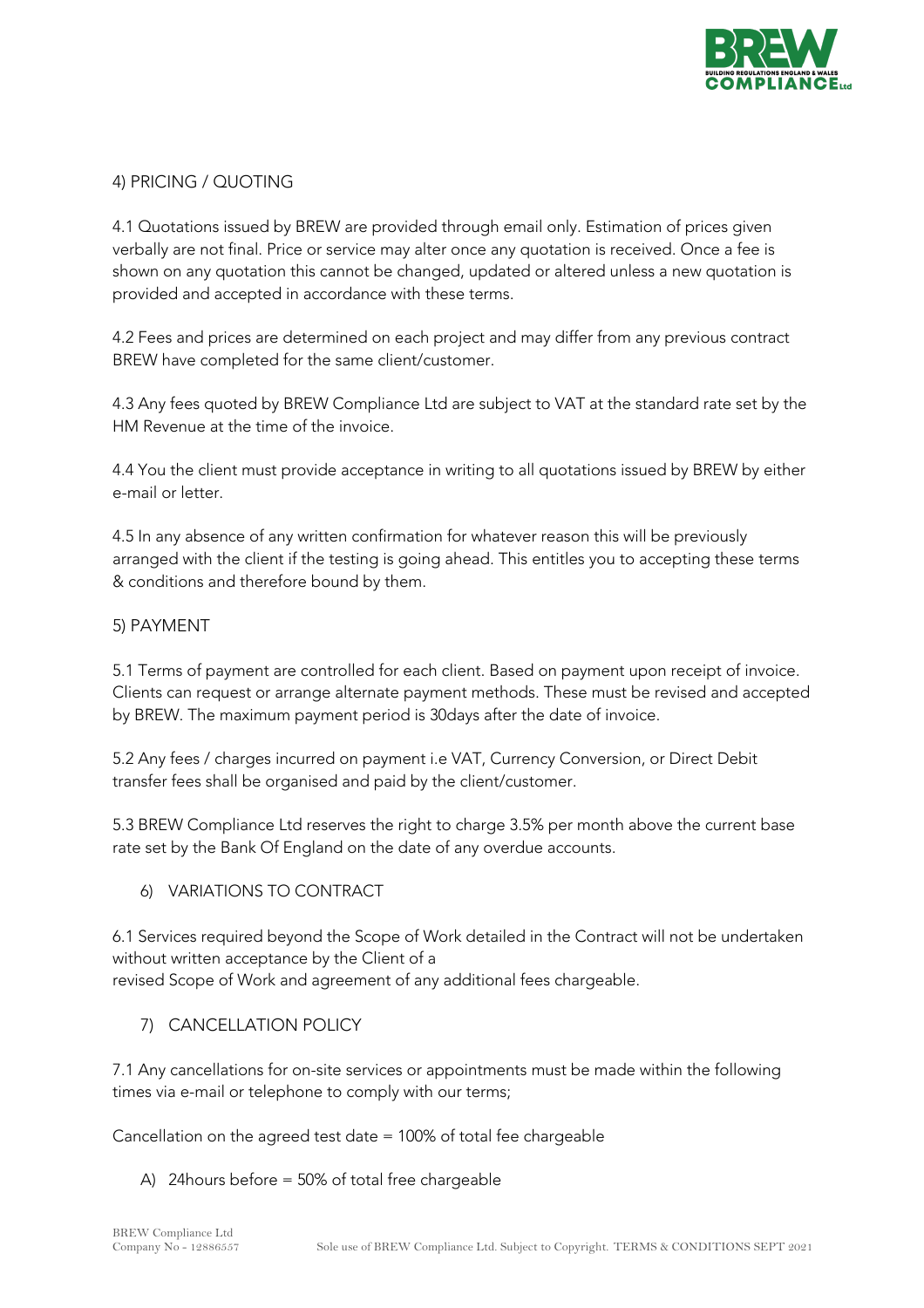

- B) 24-48hours before = 25% of total free chargeable
- C) More than 48 hours This is deemed sufficient notice no fee chargeable
- 8) HEALTH AND SAFETY

8.1 Where any aspect of the work is undertaken on premises not occupied by BREW or under its direct control, it is the responsibility of the Client to ensure that all necessary safeguards are in place and all safety measures taken to comply with the Health & Safety at Work Act 1974, the Management of Health & Safety at Work regulations and any subsequent legislation and will indemnify BREW against any consequences of a breach of the said Act. BREW reserves the right not to commence work if it believes this not to be the case and to recover any losses thereby incurred, including loss of profits. Where applicable, sight of the buildings' Asbestos Register, COSHH assessments etc. will be required prior to commencement of work.

9) GOVERNING LAW

9.1 BREW will not tolerate any negligence towards English law and that may take place during any contract. Disputes with contract or any foul play towards BREW will result in legal action being taken. This may lead to court hearings which the recipient party is obligated to attend.

10) PREPARATORY WORK

10.1 If it is agreed that certain preparatory work needs to be completed by the Client before BREW can commence its own work, then this will be stated in the Contract with an agreed completion date. If this preparatory work is not completed by the agreed date, the Client will indemnify BREW against any losses, including loss of profit, thereby incurred.

11) INDEMNITY

11.1 The client shall indemnify BREW Compliance Ltd against all claims made against BREW by a third party in respect of the goods or services supplied by BREW.

### 12) TIMESCALES

12.1 All dates given in the Contract for commencement, issue of the Report and other deliverables are estimates only. BREW will not be liable for any losses due to delay, howsoever caused.

### 13) WEBSITE

### www.brewcompliance.co.uk

13.1 Our website is for the purpose of general information regarding the trade and services we provide. This can be updated at our convenience without notice.

13.2 BREW cannot accept liability of any third-party changes to the industry, we do not provide any warranty on said changes. The information provide is based on the most current and up to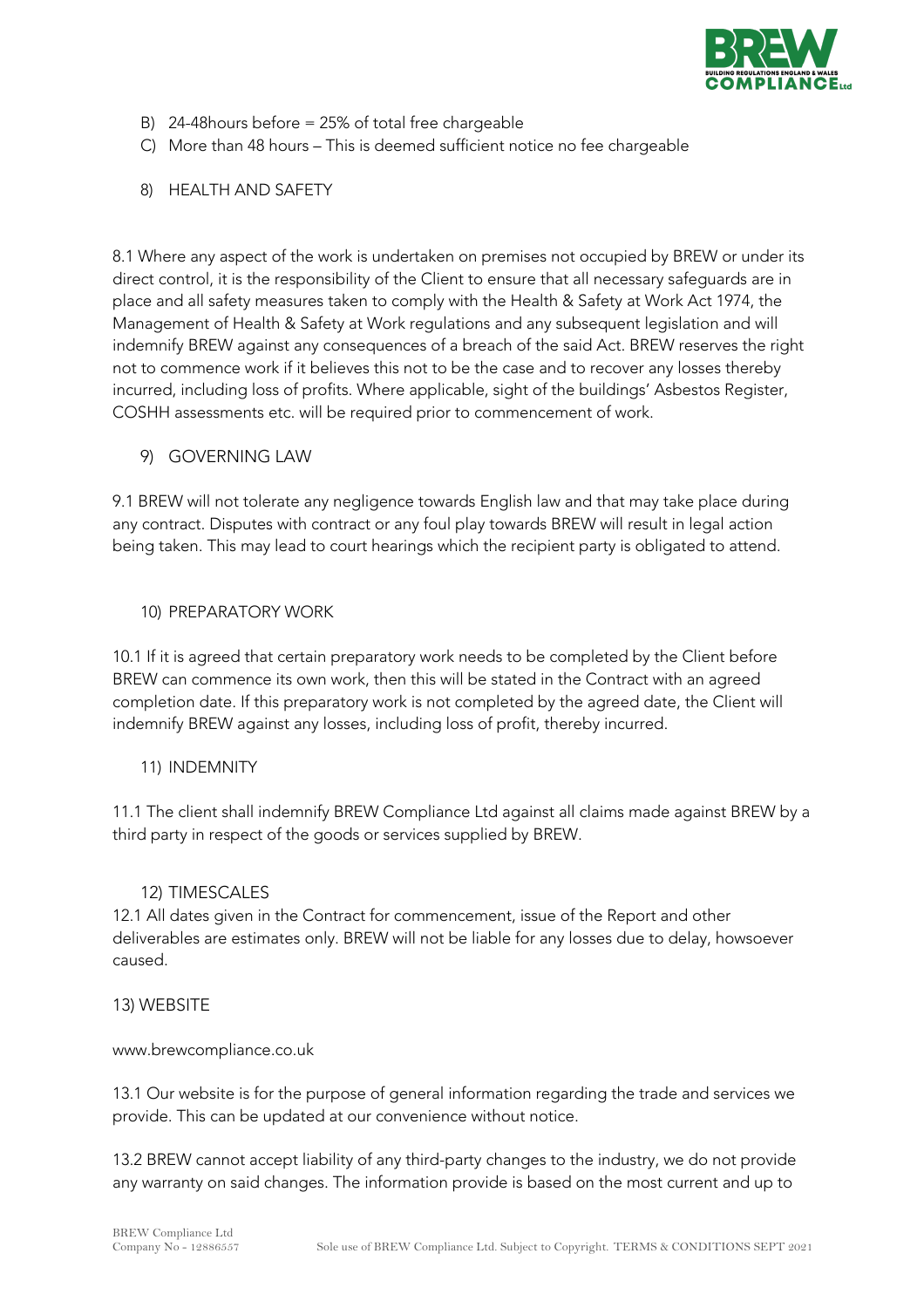

date standard and regulations. We are not notified of any changes to these regulations and therefore you must acknowledge that inaccuracies or errors may occur. Any errors made on the behalf of BREW will be rectified free of charge.

13.3 Materials and information used by any reader is at your own risk, BREW have no liability of any changes since publish. The responsibly lies with the client to understand the service(s) they require following on from the consultancy provided.

13.4 All website material is sole produced by the owner and website provider. All rights are entitled to BREW and no other party. This includes images, layout, content, & appearance/theme. Imitation or replication of this website is prohibited. Any unauthorised or improper use of this website will result in legal action to be taken.

13.5 Any external links provided on the website is for expansion of knowledge across the field in question. These are provided to help our clients/customers understand the services they require. This information will be updated, changed or removed to our convenience with no notice given.

13.6 BREW Compliance Ltd cannot guarantee this site can be free of any viruses or cookies that may change your internet viewing content. Use of any desktop or mobile is the responsibly of the owner to ensure safe internet use. We therefore cannot accept liability for any loss, damage, or corruption to users operating systems that may occur from use of this website.

13.7 The use of our website and any conflict that may arise is subject to the law of England & Wales.

13.8 As previously mentioned, all changes, updates or alterations to our website can be carried out without notice. This can also include the changing of content or external links. You accept these changes by re-visiting the website once re-published. If you refuse to accept any new changes or terms, then you should no longer use the website after the changes or terms have taken place.

SERVICES & TERMS

General Intro;

The following apply to all services provided by BREW;

Any quotations provided by BREW allow for on-site testing that is within the normal working day hours. 08:00-17:00 Monday – Friday. Any work required out of these hours a surcharge will apply. Price on Application. Same applies for Weekend or Bank Holidays.

All attendees of on-site testing must be on site at the scheduled time of appointment. Responsibility is not taken for clients/customers who are late to an on-site appointment. Including but not limited to: Weather conditions, traffic delays and vehicle breakdowns. 30 minutes will be allowed until 100% of the service fee will be charged.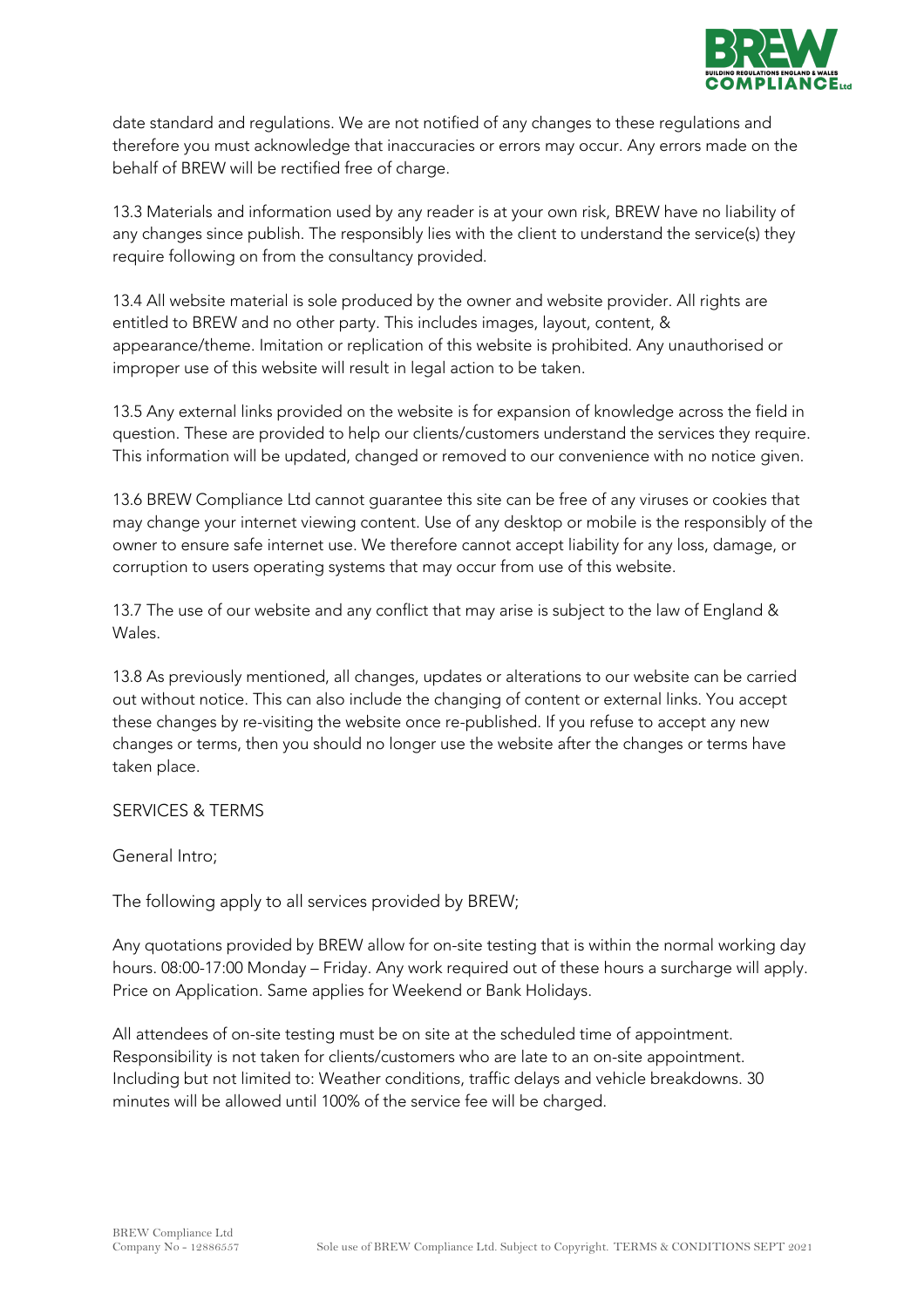

All of our services, be it tests or calculations follow up with the relevant accredited certificate or report in PDF format. Paper copies are also available upon request. No certificates or reports will be released until full payment of the outstanding invoice has been received.

Retesting is carried-out upon another separate booking if you have the outcome of a fail on-site. Re-testing will be charged at a 100% of the original test fee unless otherwise agreed.

The customer agrees to notify BREW of any potential physical risks or health hazards that may be encountered during any physical on-site surveys, assessments and or testing.

Full care and quality management is undertaken when certificates or reports are being prepared for issue. However, any mistakes of information cannot be justified by us and therefore BREW does not accept liability for cost incurred with submission of any documents with mistakes or errors. All information provided will be accurate at the time of certificate or report production.

For all on-site services we require a parking space for the size of a small van within 20meters of the testing location. If the client/customer is unable to provide a parking space adequate, then all parking charges or fines must be settled by the client/customer. Congestion charges, toll bridge, or other chargeable gateways will be charged onto the quote fee if they occur en-route to site.

Prior to on-site test(s) being carried out we will issue a checklist of items or discuss what needs to be completed prior to our arrival on site. If upon arrival on site this list has not been completed or there is any diversion from the agreed state of the build, we reserve the right to abort the test and leave the site. In this event the full quotation fee will be payable.

In the event of difficulties with access, power failure or any other site problems not at the fault of BREW which will prevent the completion of the arranged testing will result in a 100% fee as per quotation and may result in another appointment being needed to achieve compliance. Price and appointment will then be re-arranged and confirmed by client/customer.

Copies of drawings/ plans must be provided at the time of quotation. Any change to the plan or layout of these drawings from the initial quotation acceptance and may result in an additional fee being charged for the recalculation of dwelling or individual room surface areas and volumes.

Responsibility and care is taken to avoid damage to any property while carrying out all of our projects. However, we do not hold responsibility for any damages caused due to not long finished activities before the test on-site. This includes damages to paintwork (left wet), final finishes (such as wet mastic), for example when carrying out the sealing or testing process.

All quotations are based on the works being carried out and completed over the course of one site visit. Unless previously agreed upon quotation stage. All fees that have been quoted include expenses, accredited certification and travel costs. The fees do not include retesting charges that will require a new quotation and appointment. Re-testing fees are charged at 100% of the original quotation fee unless otherwise arranged.

The customer confirms that they are the legal owner of the property, or alternatively, that they are acting under the instruction and/or with the permission of the legal owner of 'The Property'.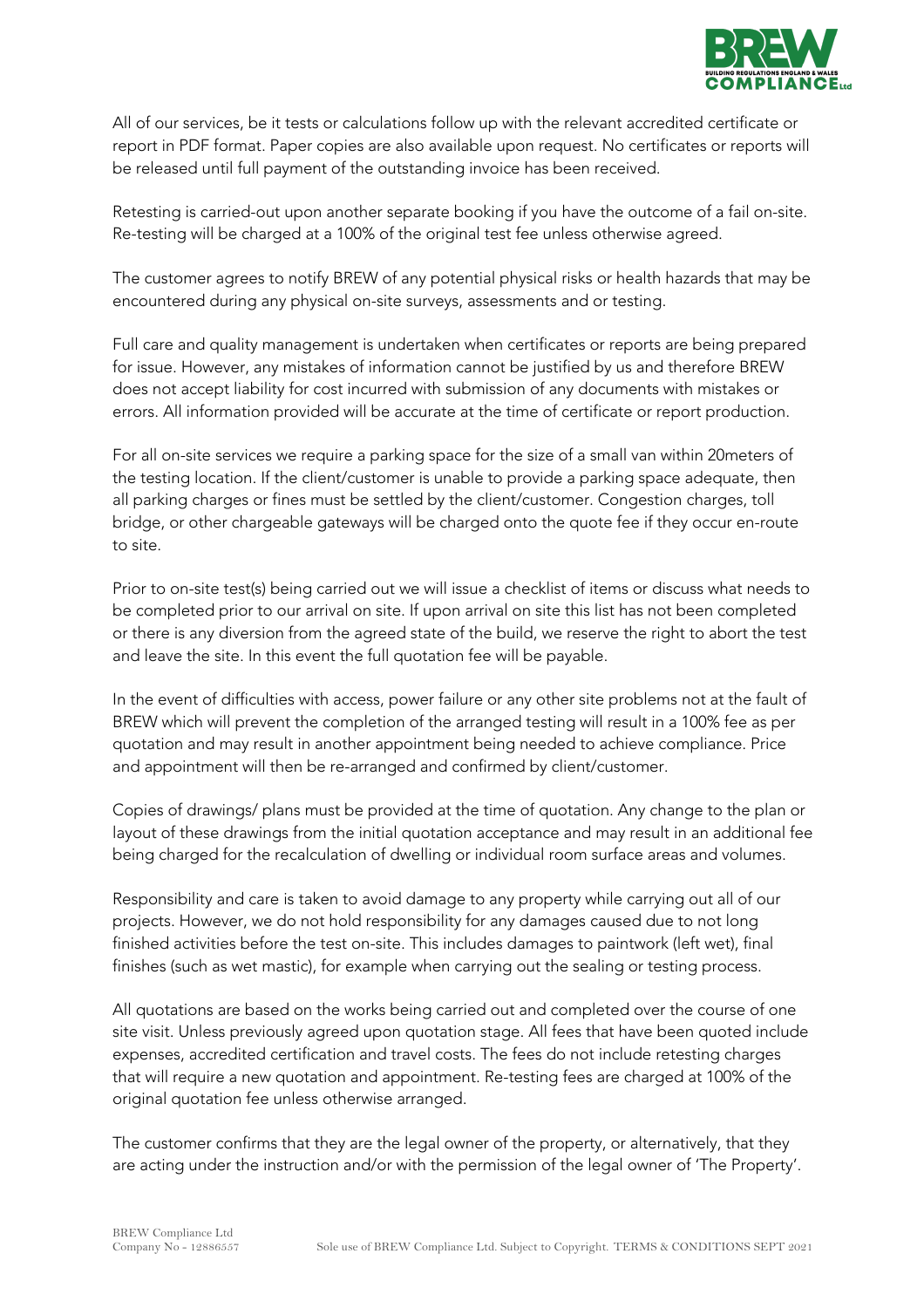

# 1) AIR TIGHTNESS TESTING

You must ensure 240V/110V of ring mains power is available on site within 50 meters of the dwelling/building to be tested. Please note portable generators are unsuitable to be used as a power supply.

The test will normally take around 30 minutes to complete, but may vary depending on the size and or circumstances. We allow up to an hour on site for remedial advice and immediate re-tests to achieve a pass within the same visit if and where possible. Anything over an hour will be charged at £60 per technician per hour.

Design Air Permeability (Air Test Target) in accordance of the relevant document (SAP/SBEM) is required to be stated by the client/customer before the test is carried out unless (SAP/SBEM) is or has been provided by BREW. If this information isn't obtained before the test date, we reserve the right to allow the average design value currently a figure of 5m3/hr/m2@50Pa.

Test schedules for multiple plots will be agreed and priced at the proposal of the initial quotation to ensure it aligns with the clients/customers approval of the relevant Building Control Organisation. Any changes to a client/customer's testing schedule should be notified to ourselves and vice versa.

A minimum entrance door size is requirement for installation of the air tightness test equipment. Please ensure you have a door/opening no larger than 1100mm x 2470mm and no smaller than 690mm x 1360mm.

# 2) SOUND INSULATION TESTING

You must ensure 240V of ring mains power is available. Power CAN NOT be extended. Power must be available in all adjoining rooms that are being tested. Please note generators are unsuitable to be used as a power supply.

All parties must be aware that sound testing is conducted with access to all properties undergoing the test. All tenants or occupants of the properties must be vacated while the test is performed for health and safety reasons.

A quiet environment is required for the test to be conducted, ensuring no inaccurate or uncompliant data is obtained. External and internal noisy activity within control of the site manager should be stopped prior to the testing appointment and should not resume until works have been completed. Including but not limited to – groundworks, metal works, any form of drilling, hammering, heavy machinery and plant operation. We should also be informed of any noisy activity likely to be occurring on the test day (e.g. external road works).

Impact sound insulation tests should be conducted on a floor without a soft covering (e.g. carpet, foam backed vinyl) except in the case of (a) separating floor ADE construction type 1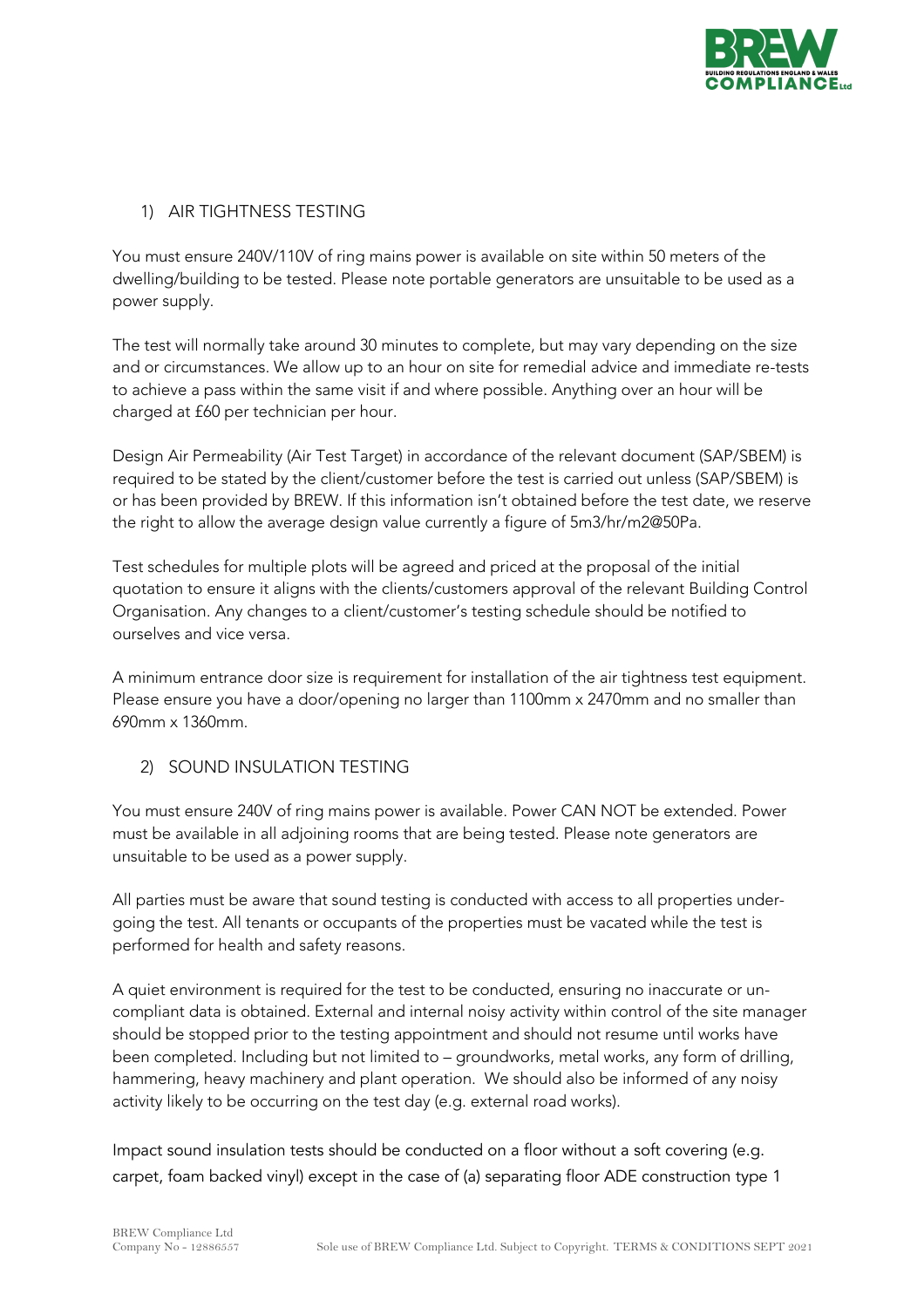

(Concrete base with ceiling and soft floor covering), as described in Approved Document E, or (b) a concrete structural floor base which has a soft covering as an integral part of the floor.

If a soft covering has been installed on any other type of floor, it should be taken up. If that is not possible, at least half of the floor should be exposed and the tapping machine should be placed only on the exposed part of the floor.

# 3) INDUSTRIAL AND ENVIROMENTAL NOISE SURVEYS

Best practice is taken to ensure the test is conducted in optimal conditions, however BREW hold no liability for effects to noise data outside of our control such as weather. While we do our best to postpone and not make a charge, the client accepts that any void data due to weather conditions or other uncontrollable conditions after the survey has begun is at no fault of BREW and any additional (re-test) data required will be charged again.

# 4) ENERGY PERFORMANCE CERTIFICATES (rdSAP)

The assessment will normally take between 30 to 60 minutes to complete, but may vary depending on the size and or circumstances.

The 'DEA' (Domestic Energy Assessor) will require access to all internal rooms and parts of the property during the assessment. This includes access to any loft void if it is safe and practical to do so. In some instances access to any surrounding garden areas may be required to enable external photos and or measurements of the building to be taken. Uninhabited outbuildings, sheds and detached garages will not normally need to be accessed.

It is not necessary to make any preparations to the property prior to the assessment.

During the assessment, measurements will be taken and features contributing to energy performance will be recorded. In addition, the client grants permission for the DEA to take photographs of certain features including; front and rear elevations, extensions and/or conservatory, boiler or primary space heating, hot water tank, heating controls, meters and any other evidence to support the EPC.

Site notes and photos created during the assessment will be retained by BREW Compliance Ltd for 15 years, along with limited information about the customer (name, address, telephone number, email etc.). All information will be stored in line with current Data Protection requirements.

If children or vulnerable adults are present during the assessment, a responsible adult must also be present. Any pets should be kept under control at all times.

If the assessment is to be carried out on an unaccompanied and unoccupied basis, the customer agrees to provide clear instructions to BREW to enable safe and trouble-free access to the property. In particular this must include reliable arrangements for the collection and return of any keys, along with details of any alarm entry system.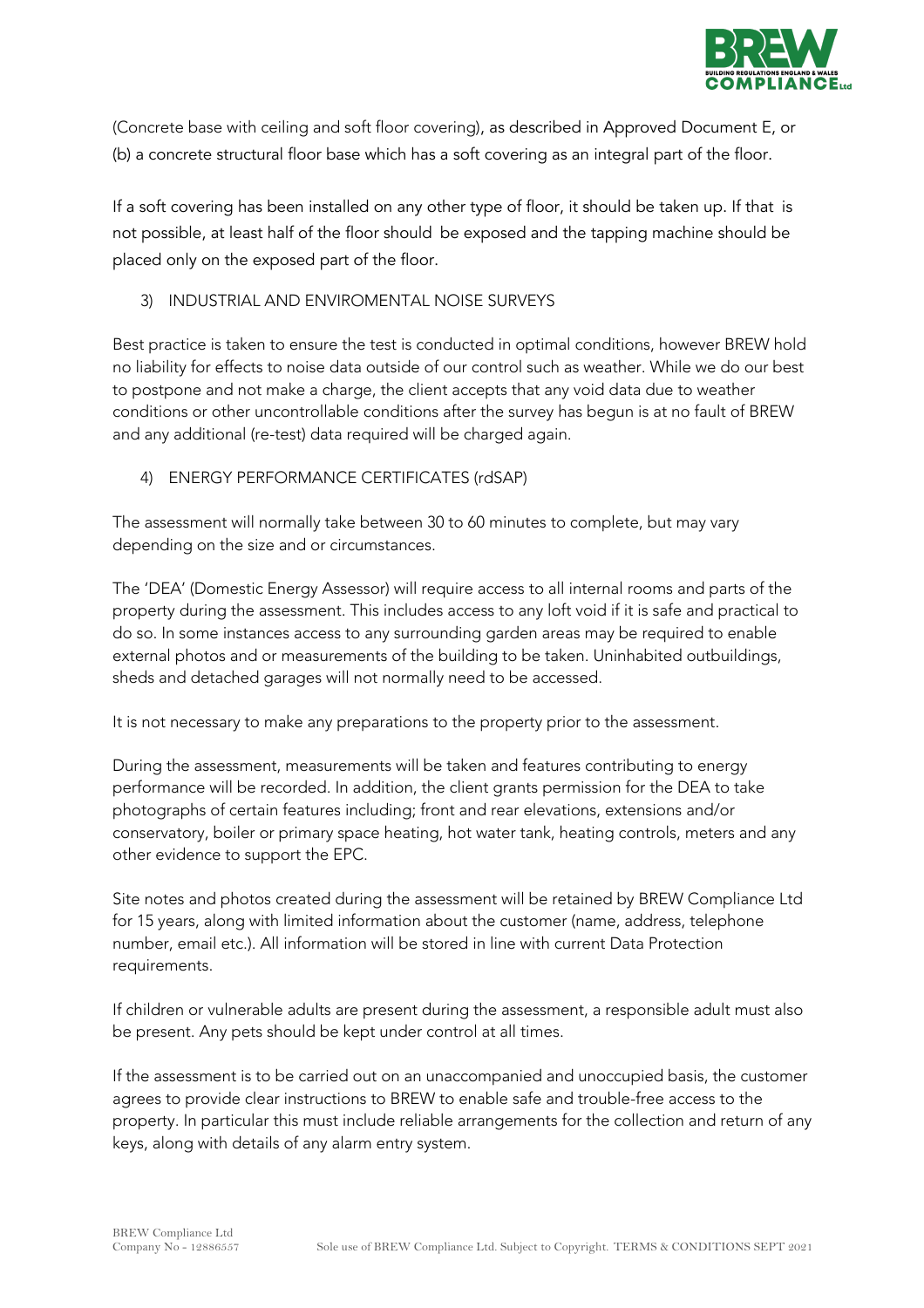

The EPC is produced by way of a simple visual inspection, and is limited to energy performance only.

EPC reports are now provided as web links to the live online version of the new EPC in line with current regulations.

### 5) SAP/SBEM REPROTS - ENERGY PERFORMANCE CERTIFICATES (Full SAP/SBEM)

Site plans and all relevant information used to create the SAP assessment will be retained by BREW Compliance Ltd for 15 years, along with limited information about the customer (name, address, telephone number, email etc.). All information will be stored in line with current Data Protection requirements.

The SAP/SBEM reports and EPC are produced by way of a desk based analysis and calculation, and is limited to energy performance only.

EPC reports are now provided as web links to the live online version of the new EPC in line with current regulations.

6) DISPLAY ENERGY CERTIFICATES

The assessment time will vary depending on the size and or circumstances.

The 'DEC Assessor' (Display Energy Certificate Assessor) will require access to all internal rooms and parts of the property during the assessment. This includes access to any loft void if it is safe and practical to do so. In most instances access to any surrounding garden areas may be required to enable external photos and or measurements of the building to be taken.

During the assessment, measurements will be taken and features contributing to energy performance will be recorded. In addition the client grants permission for the DEC to take photographs of certain features including; front and rear elevations, extensions and/or conservatory, boiler or primary space heating, hot water tanks, heating controls, meters and any other evidence to support the Display EPC.

Site notes and photos created during the assessment will be retained by BREW Compliance Ltd for 15 years, along with limited information about the customer (name, address, telephone number, email etc.). All information will be stored in line with current Data Protection requirements.

The Display EPC is produced by way of a simple visual inspection, and is limited to energy performance only.

### 7) VENTILATION FLOW RATE TESTING

You must ensure mains power is on and all extraction fans are operational, installation must also be in compliance with Part F Regulations.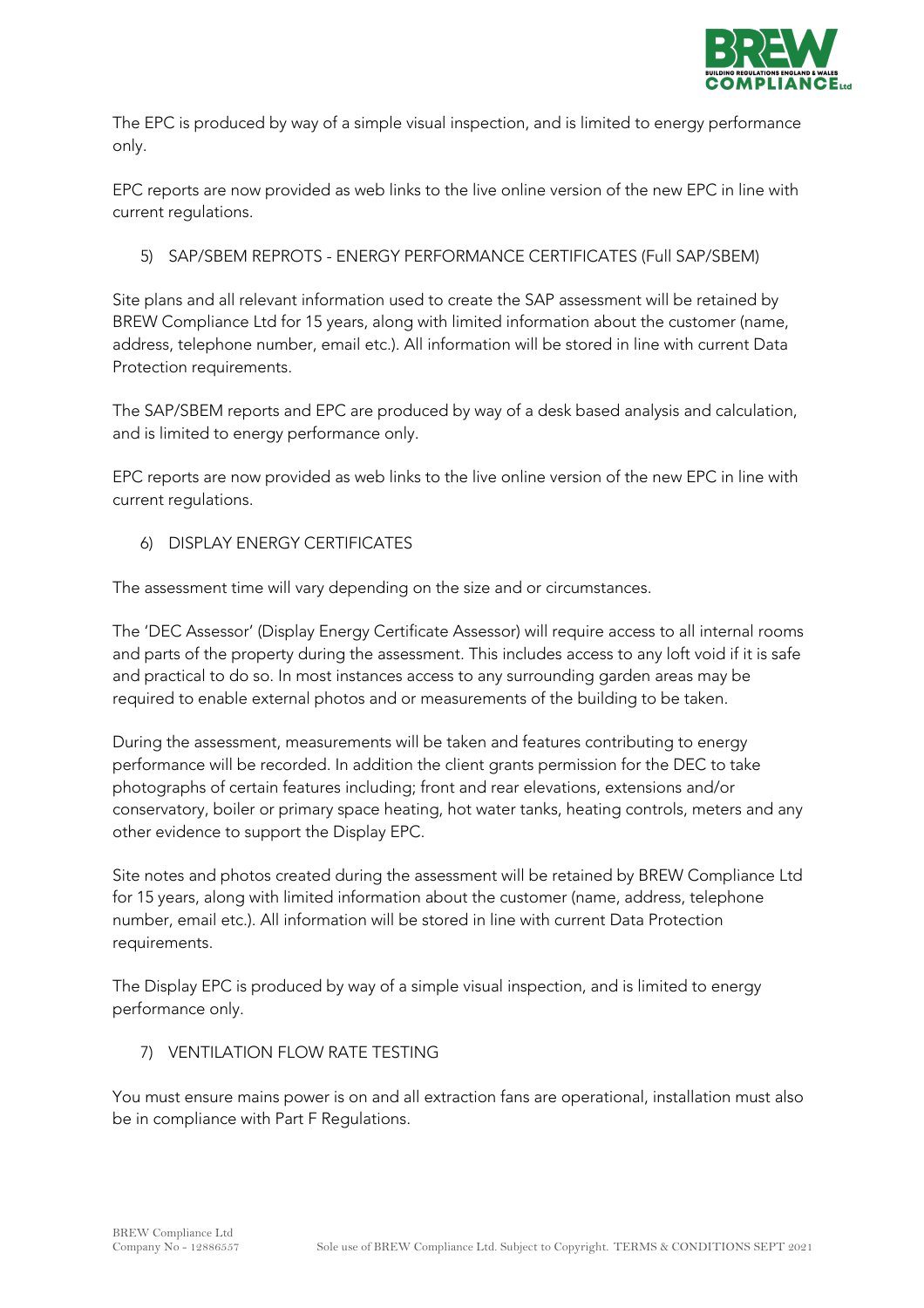

### WATER USAGE CALCULATIONS

Unless the following information is provided then default figures for the calculation will be assumed;

- Make and model of all; taps, showers, bath capacities, toilets, dishwashers and washing machines.
- Please provide details of any grey water or rainwater harvesting otherwise none will be assumed.

#### INTEREST

BREW Compliance Limited has the right to add the statuary overdue invoice interest of 8% (correct as of October 2021). Reminders before the invoice due date will be sent to underline that interest of 8% to the invoice total will be added if there is failure to make payment before the deadline date. Failure to make payment beyond this date the debt will be sent to be claimed by the United Kingdom's small claims court.

#### **COMPETITIONS**

- All competitions held at events or trade shows only take place with the organiser's permission. FREE entry only competitions held for company promotion and increased recognition purposes only.
- Entries will only be taken in person at the BREW Compliance's stand or exhibitor area at the current event or show.
- Maximum of 1 entry per person.
- Winner must be with England & Wales only. Services are not covered in Scotland or Ireland or any Channel Islands.
- Services or service package only covered for one project/site address.
- Services or Service package will not exceed the stated prize amount. Any additional fees will be charged by invoice with agreement from the winner/client.
- Winner of any competition will be drawn at random at the competition deadline by lucky dip of the competition entry box.
- Winners will be contacted by details provided, phone call and email. The winner will also be announced on social media.
- Services or Service Package can only be redeemed on the registered project for the competition.
- Data received will not be sold to any 3<sup>rd</sup> parties in respect of this competition.
- By entering into the competition, you agree to receive marketing or discount offer emails in the future.
- If any part of the winning entry is found to be miss represented, illegal or under current investigation, the terms of the competition will be dropped and the organiser has the right to cancel any proceedings.